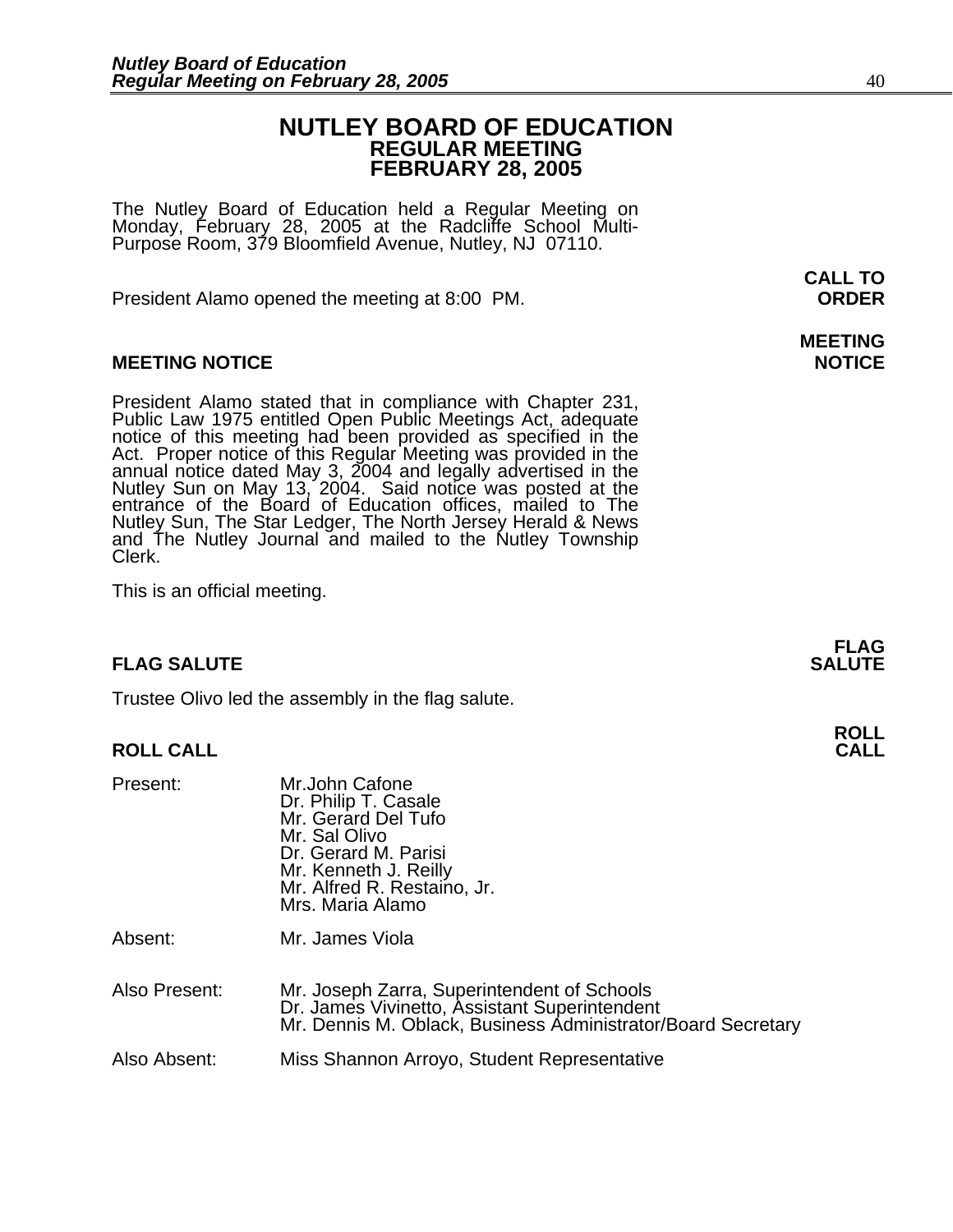# **APPROVAL OF MINUTES APPROVE**

**MINUTES** Trustee Parisi moved, Trustee Olivo seconded, and the Board unanimously approved by roll call vote the following motion:

BE IT RESOLVED that the Board of Education approves the following minutes:

| February 17, 2005<br>February 7, 2005 | - Special Meeting<br>- Special Meeting |
|---------------------------------------|----------------------------------------|
| February 7, 2005                      | - Conference Meeting                   |
| February 7, 2005                      | - Closed Executive Session             |
| January 31, 2005                      | - Regular Meeting                      |
| January 31, 2005                      | - Conference Meeting                   |
| January 31, 2005                      | - Closed Executive Meetings            |
|                                       |                                        |

### **CORRESPONDENCE CORRESPONDENCE**

Read during the Board Secretary's Report since it was omitted on the Agenda. **BOARD** 

#### **BOARD SECRETARY'S REPORT REPORT**

Board Secretary Oblack read, and the trustees acknowledged, the following items of correspondence:

A variance notice regarding property at 136 Frank Street being 200 feet within school property.

#### **SUPERINTENDENT'S REPORT SUPT'S REPORT A**

Mr. Zarra presented the Superintendent's Report dated February 28, 2005, Schedule A, which is appended to the minutes of this meeting.

#### **COMMITTEE REPORTS REPORTS**

**NONE** 

**HEARING OF CITIZENS (Resolutions Only) HEARING OF HEARING OF** 

**NONE** 

### **SUPERINTENDENT'S RESOLUTIONS** *SUPERINTENDENT'S*

Trustee Parisi moved, and Trustee Cafone seconded, a motion that the Board approve the Superintendent's Resolutions numbers 1 through 12 as listed below.

The Superintendent's Resolutions 1 through 12 were unanimously approved by roll call vote with the following exception: **RESOLUTIONS** 

**SECRETARY'S** 

**COMMITTEE** 

**CITIZENS**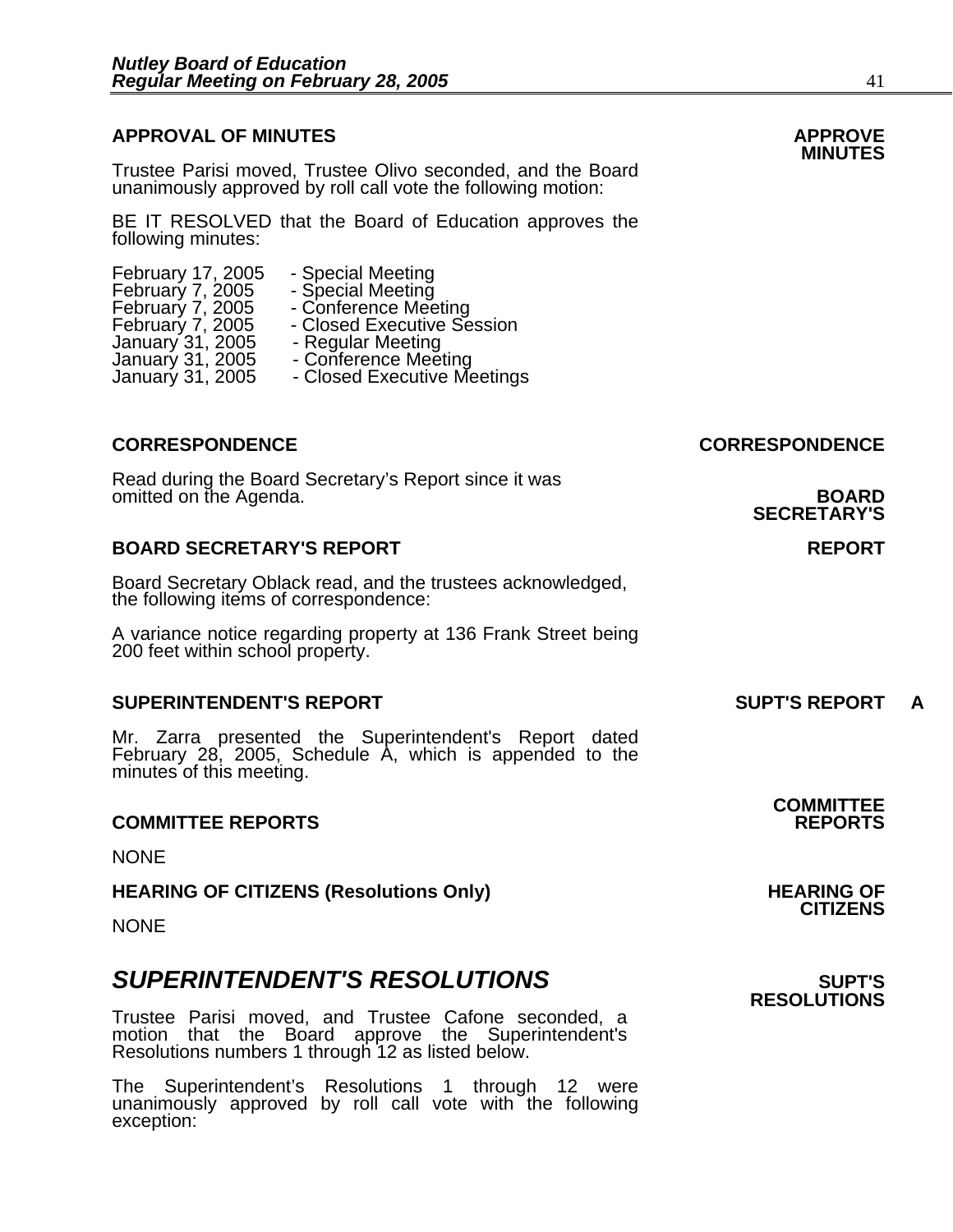1. Trustee Olivo abstained on Resolution 11 – Extra Compensation.

#### 1. **RETIREMENTS - Professional Staff**

BE IT RESOLVED that the Board of Education approves the acceptance of the retirement of the following personnel, effective July 1, 2005:

| Frank L. Comune       | -Elementary Teacher    |
|-----------------------|------------------------|
| Patricia Fischer      | -Elementary Teacher    |
| <b>Maria Gernitis</b> | -Elementary Librarian  |
| Barbara J. Kirk       | -Elementary Teacher    |
| Edmund Olson, Jr.     | -Elementary Teacher    |
| Deborah A. Pinto      | -Middle School Teacher |

#### **LEAVE**  2. LEAVE OF ABSENCE – Teacher Teacher TEACHER

BE IT RESOLVED that the Board of Education approves a medical leave of absence without pay for Mrs. Camille Sains from January 27, 2005 through February 16, 2005.

#### **LEAVE**  3. LEAVE OF ABSENCE – Teacher **TEACHER TEACHER**

BE IT RESOLVED that the Board of Education approves an extension of a family leave of absence for Mrs. Jennifer Farro for the 2005-06 school year with the provision that she notify the Superintendent of Schools of further teaching intentions no later than April 1, 2006.

### **AMEND LEAVE**  4. **AMENDING RESOLUTION – Leave of Absence – Part-time P.T. AIDE School Aide**

BE IT RESOLVED that the Board of Education approves the amending of the resolution, approved at the December 20, 2004 Board Meeting of Mrs. Janet Fenwick to reflect a change in return date to March 1, 2005.

#### 5. **AMENDING RESOLUTION – Extended School Year EXTENDED PROG. Program – Summer 2004**

BE IT RESOLVED that the Board of Education approves the amending of the resolution, approved at the July 26, 2004 Board Meeting, to reflect one (1) additional student:

(1) MDM Student Déron School, Montclair, NJ July 12 – August 12, 2004 – Tuition \$4,593.36

# **AMEND**

**RETIREMENTS**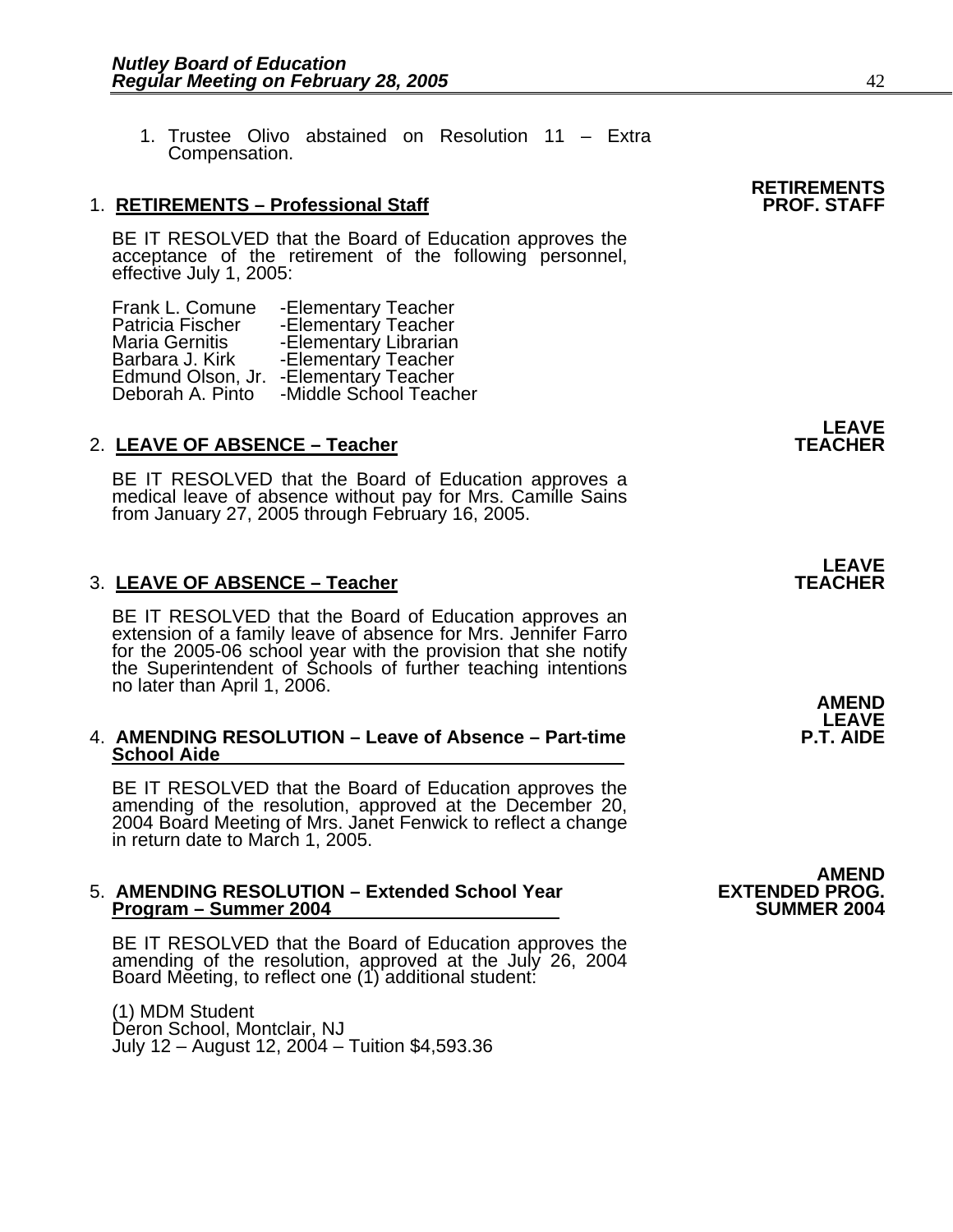#### 6. **AMENDING APPOINTMENTS – BOE Extended Day DAY PROGRAM Program**

BE IT RESOLVED that the Board of Education approves the amending of the resolution, approved at the August 30, 2004 Board Meeting to reflect the following changes:

| Substitute Child Care Instructor | <b>Hourly Rate</b> |
|----------------------------------|--------------------|
| Claudia Marra                    | \$23.00            |

Substitute Nurse

Virginia Reilly **\$30.00** 

#### **AMEND** 7. **AMENDING RESOLUTION – Longevity Pay LONGEVITY PAY**

BE IT RESOLVED that the Board of Education approves the amending of the resolution, approved at the January 31, 2005 Board Meeting, to reflect a change in the effective date for Timothy Woll to November 1, 2003.

### 8. **APPOINTMENT – Professional Staff**

BE IT RESOLVED that the Board of Education approves the appointment of Miss Claudia Marra as a teacher for the 2004- 05 school year, retroactive to January 3, 2005, at the annual salary of \$20,000, B.A.-6 (p/t .5) in accordance with the 2004- 05 Teachers' Salary Guide.

#### 9. **APPOINTMENTS - Teacher Substitutes**

BE IT RESOLVED that the Board of Education approves the appointments of the teacher substitutes listed on the attached Schedule B for the 2004-05 school year.

### 10. **APPOINTMENT - Substitutes**

BE IT RESOLVED that the Board of Education approves the following substitutes for the 2004-05 school year:

Secretary/School Aide

Wanda Stavriotis

Cafeteria

Dolores Dwyer

**APPOINT<br>PROF. STAFF** 

**APPOINT<br>TEACHER SUBS** 

**APPOINT** 

# **AMEND BOE EXTENDED**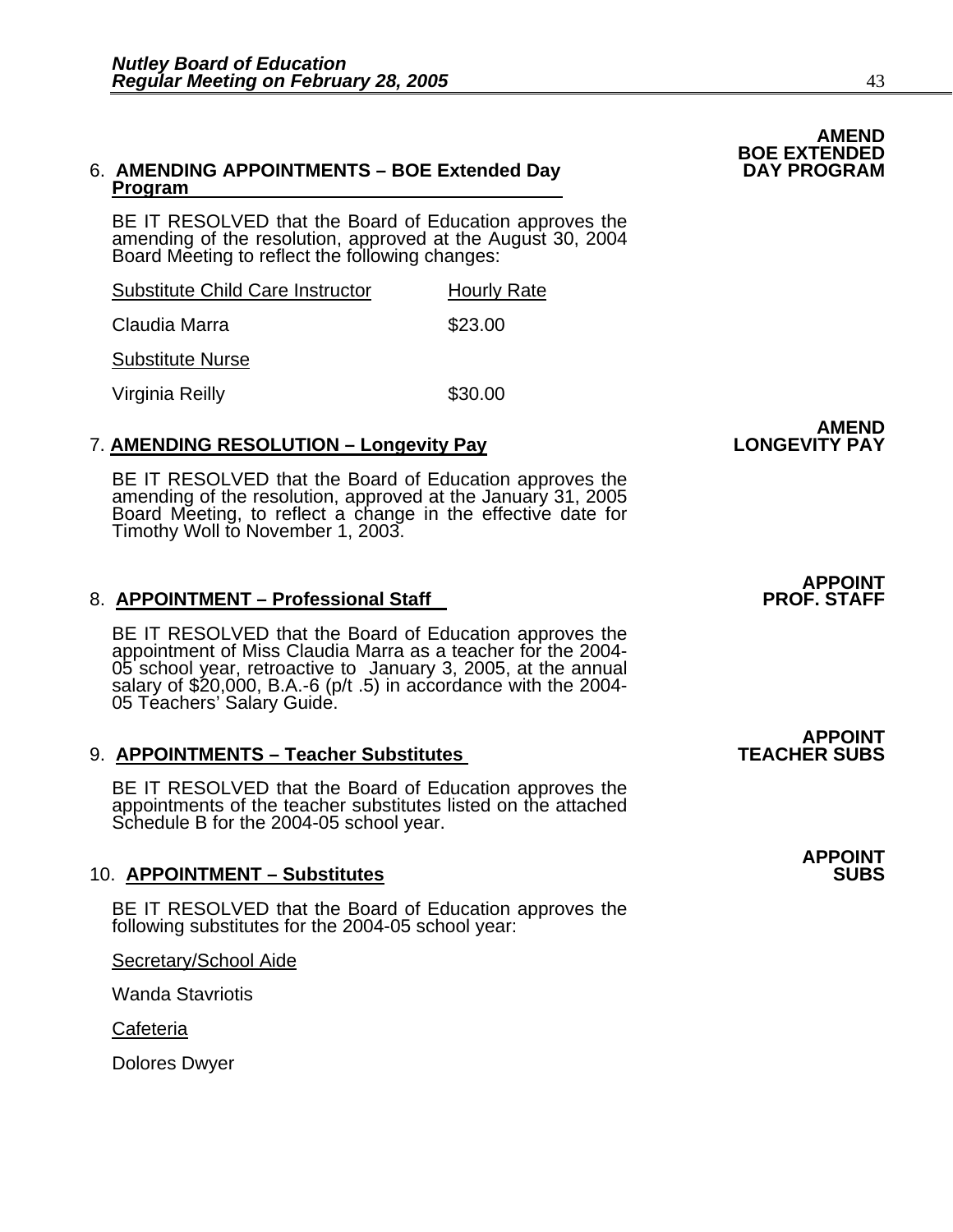#### **11. EXTRA COMPENSATION**

BE IT RESOLVED that the Board of Education approves the following personnel be paid extra compensation in the amounts indicated for services rendered:

#### **HEALTH DYNAMICS CLASSES – Month of January, 2005**

Rose Cioffi **\$250.00** 

#### **PAYMENT FOR P.A.T. COMMITTEE – January 31, 2005**

| Jolinda Griwert | \$51.96 |
|-----------------|---------|
| Suzanne Hagert  | 51.96   |
| Claire Menza    | 51.96   |
| Rebecca Olivo   | 51.96   |
| Niki Vlasakakis | 51.96   |

#### **PAYMENT FOR ZERO PERIOD S.R.A. CLASSES – Month of January, 2005**

| Leann Martin   | \$378.00 |
|----------------|----------|
| David Sorensen | 378.00   |

#### **PAYMENT FOR H.S.P.A. CURRICULUM WORKSHOP – January 12, 2005**

| Raymond Chapman | \$69.28 |
|-----------------|---------|
| Toby D'Ambola   | 104.80  |
| Susan Gesumaria | 69.28   |
| Leann Martin    | 69.28   |
| David Sorensen  | 69.28   |

#### **PAYMENT FOR FAMILY MATH WORKSHOP – January 3 to February 4, 2005**

| Jeannette Andreula       | \$540.48 |
|--------------------------|----------|
| <b>Dolores Contreras</b> | 540.48   |
| Jainine Gambaro          | 540.48   |
| Doreen Holland           | 540.48   |
| <b>Sheryl Holly</b>      | 540.48   |
| Marcy McKenzie           | 540.48   |
| Ellen Napoli             | 540.48   |
| Lorraine Rubinstein      | 540.48   |
| Rebecca Olivo            | 540.48   |
| Kevin Smyth              | 540.48   |

# **EXTRA**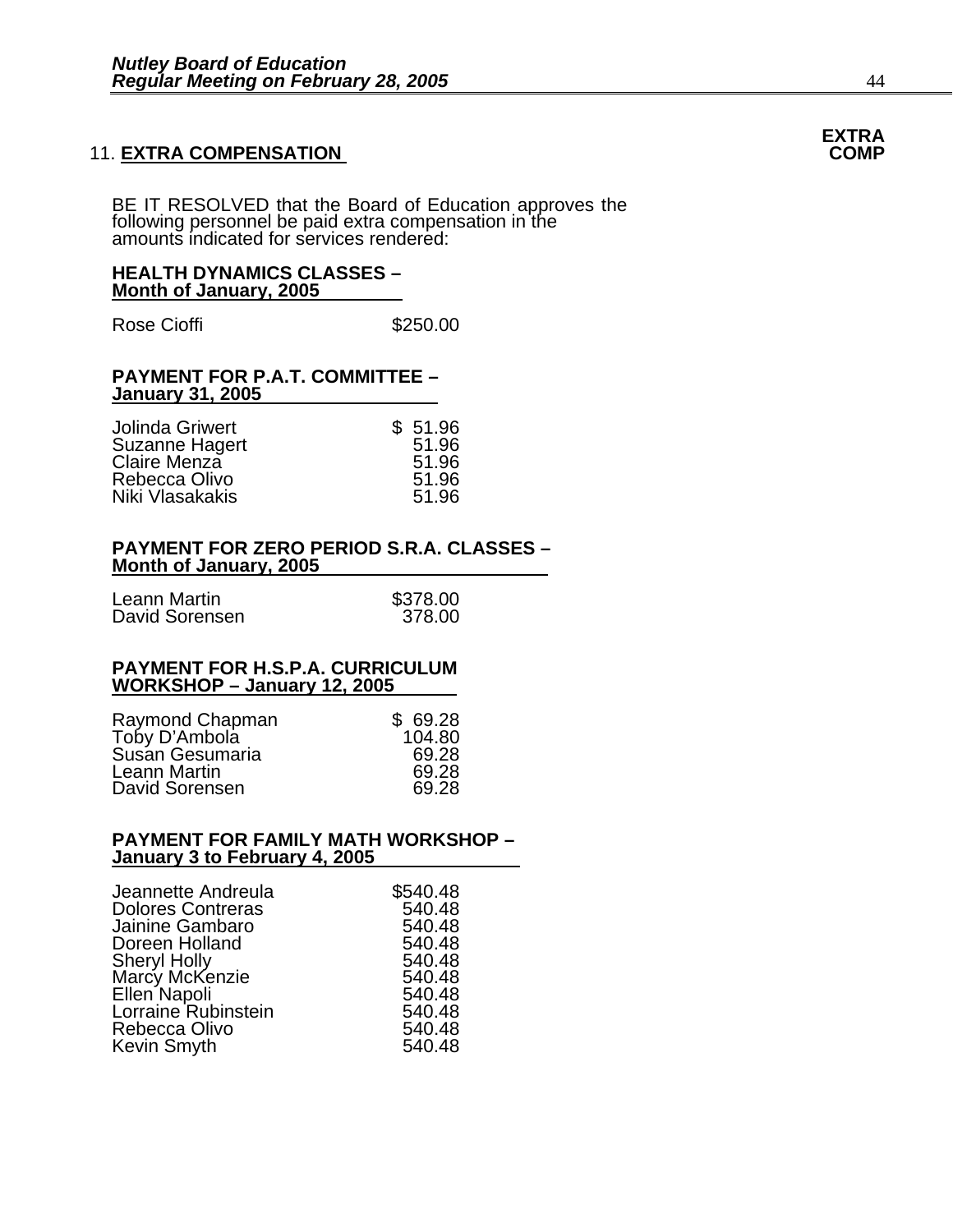#### **PAYMENT FOR CONDUCTING MATHCOUNTS COMPETITION – NJIT – February 12, 2005**

Nancy Foglio  $$242.48$ 

#### **PAYMENT FOR MENTORING FIRST YEAR TEACHERS – September, 2004 to January, 2005**

| \$311.00 |
|----------|
| 311.00   |
| 155.50   |
| 155.50   |
| 311.00   |
| 311.00   |
|          |

#### **SSI GRANT – SCIENCE WORKSHOP – December 15, 2004 through January 15, 2005**

| Kent Bania               | \$500.00 |
|--------------------------|----------|
| Doris Dean               | 500.00   |
| <b>Michael Fetherman</b> | 500.00   |
| <b>Katianne Gratz</b>    | 500.00   |
| Megan Hardie             | 500.00   |
| Crispulo Isiminger       | 500.00   |
| Lawrence Jinks           | 500.00   |
| Paula Kasner             | 500.00   |
| <b>Michael Naumoff</b>   | 500.00   |
| <b>Christine Polk</b>    | 500.00   |
| Joseph Simko             | 500.00   |
| Peter Smith              | 500.00   |
| Sandra Stark-Houck       | 500.00   |
| Joseph Tagliareni        | 500.00   |

#### **CULINARY ARTS I CURRICULIM REVISION February 5, 2005**

Tarik Huggins \$103.92

### **LIBRARY/MEDIA CURRICULUM – January 8, 2005**

| \$25.98 |
|---------|
| 103.92  |
| 103.92  |
| 157.20  |
| 103.92  |
| 103.92  |
| 103.92  |
|         |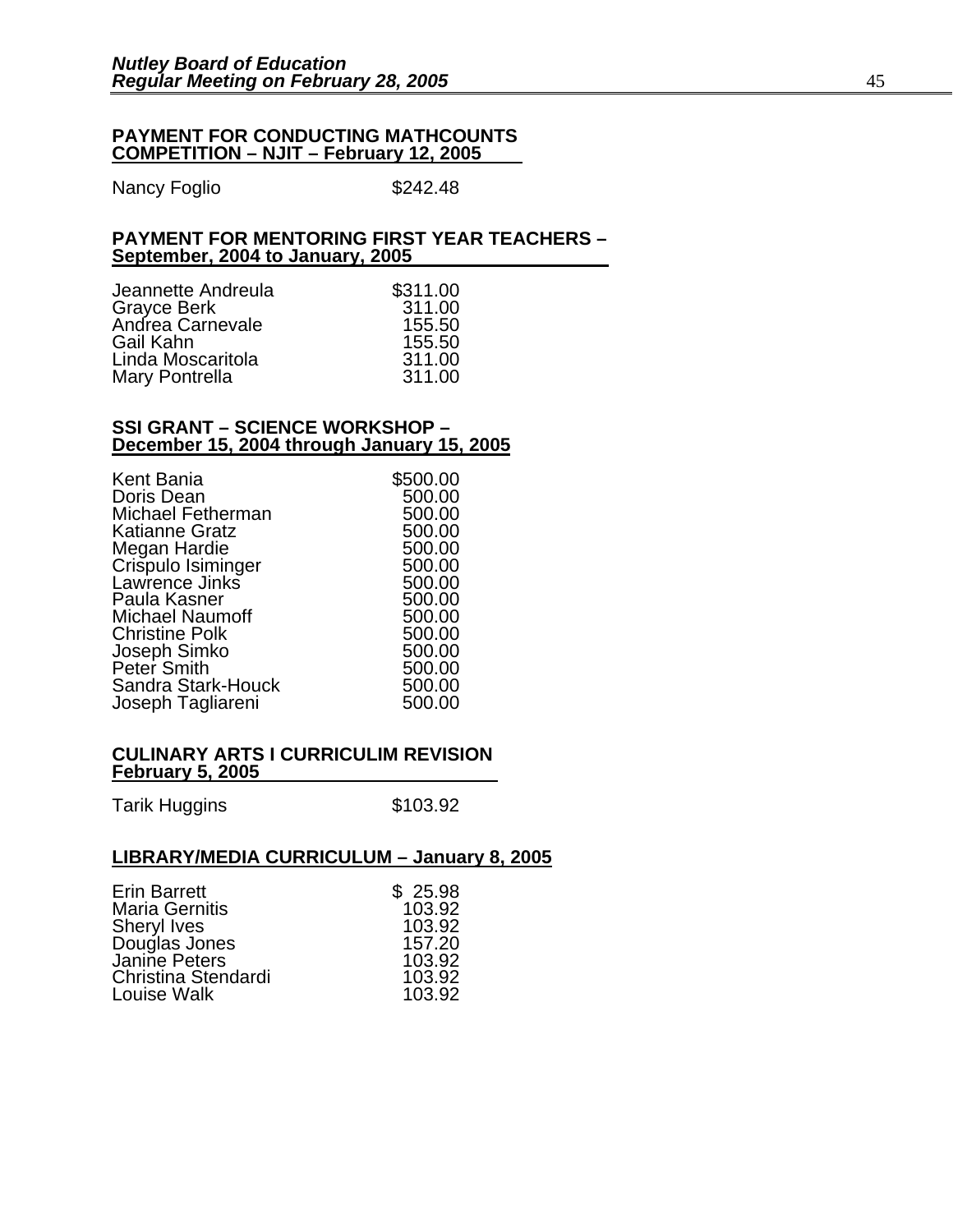#### **MATHEMATICS TEST DEVELOPMENT January 8, 2005**

| <b>Gerard Adubato</b>              | \$103.92 |
|------------------------------------|----------|
| Rita Alfaro                        | 103.92   |
| Amelia Cerisano                    | 103.92   |
| <b>Dolores Contreras</b>           | 103.92   |
| <b>Michele Cristantiello</b>       | 103.92   |
| Mary Lou Dowse<br>Patricia Fischer | 157.20   |
|                                    | 103.92   |
| <b>Katherine Franks</b>            | 103.92   |
| <b>Sheryl Holly</b>                | 103.92   |
| Carol Perrone                      | 103.92   |
| <b>Gail Reilly</b>                 | 103.92   |
| Lorraine Rubinstein                | 103.92   |
| Lynn Sorrentino                    | 103.92   |
| Carol VonAchen                     | 103.92   |

#### **SCIENCE CURRICULUM REVIEW K-6 January 8, 2005**

| Patricia Adubato       | \$103.92 |
|------------------------|----------|
| Karen Beckmeyer        | 103.92   |
| Michael Fetherman      | 157.20   |
| Antoinette Frannicola  | 103.92   |
| <b>Beverly Masullo</b> | 103.92   |
| Linda Moscaritola      | 103.92   |
| <b>Walter Murray</b>   | 103.92   |
| Ellen Napoli           | 103.92   |
| Lorraine Restel        | 103.92   |
| Kristine Torjussen     | 103.92   |

#### **CENTRAL DETENTION COVERAGE – December, 2004**

| <b>High School</b>                                                                                              | \$75.08                                   |
|-----------------------------------------------------------------------------------------------------------------|-------------------------------------------|
| Kent Bania                                                                                                      | 18.77                                     |
| Patricia Camarda                                                                                                | 168.93                                    |
| Robin DeLorenzo                                                                                                 | 18.77                                     |
| Mary Anne Kenny                                                                                                 | 37.54                                     |
| Joseph Simko<br>Lisa Vallo                                                                                      | 93.85                                     |
| <b>Franklin School</b><br>Joseph Cappello<br>Tracy Egan<br>Louis Manganiello<br>Marcellino Marra<br>Luann Zullo | 75.08<br>75.08<br>75.08<br>18.77<br>93.85 |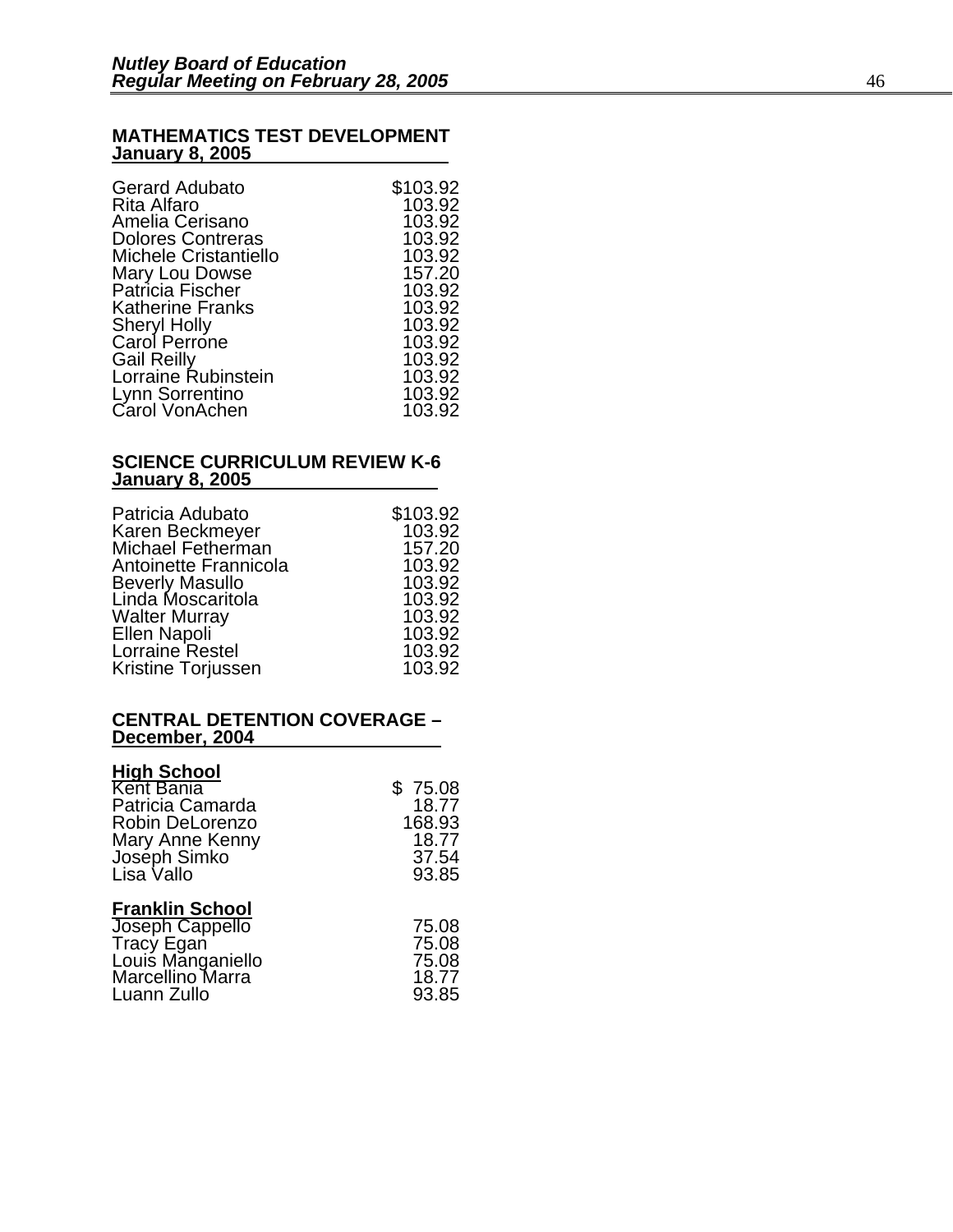#### **SATURDAY MORNING SUSPENSIONS – January, 2005**

| <b>High School</b><br>Carol LoCurcio            | \$78.45 |
|-------------------------------------------------|---------|
| <b>Lawrence Mitschow</b>                        | 156.90  |
| Lisa Vallo                                      | 235.35  |
| <b>Franklin School</b><br><b>Becky Pandolfi</b> | 78.45   |

#### 12. **SPECIAL CLASS PLACEMENT – Educationally CLASS**<br>PLACEMENT – Disabled Students **Disabled Students**

BE IT RESOLVED that the Board of Education authorizes the attendance of a student in out-of-district special education classes for the 2004-05 school year as follows:

| School                                      | No. of | Students Classification Date Tuition | Effective |                     |
|---------------------------------------------|--------|--------------------------------------|-----------|---------------------|
| North Hudson<br>Academy<br>North Bergen, NJ |        | -SLD                                 |           | 2/21/05 \$12,552.54 |

#### **13. APPOINTMENT OF ACTING PRINCIPAL – NUTLEY HIGH SCHOOL**

Trustee Casale moved, and Trustee Cafone seconded, the following resolution. Upon being put to a roll call vote the resolution was approved.

BE IT RESOLVED that the Board of Education approves the appointment of Mr. Gregory Catrambone as Acting Principal, effective March 1, 2005.

#### 14. **APPOINTMENT – Athletic**

Trustee Olivo moved, and Trustee Parisi seconded, the following resolution. Upon being put to a roll call vote the resolution was approved.

BE IT RESOLVED that the Board of Education approves the appointment of Miss Joniene Ryder as Assistant Softball Coach for the 2004-05 school year, at the salary of \$4,283 Step 2, in accordance with the 2004-05 Athletic Salary Guide.

#### 15. **APPOINTMENT – Volunteer Coach**

Trustee Cafone moved, and Trustee Del Tufo seconded, the following resolution. Upon being put to a roll call vote the resolution was approved. **APPOINT** 

**PRINCIPAL** 

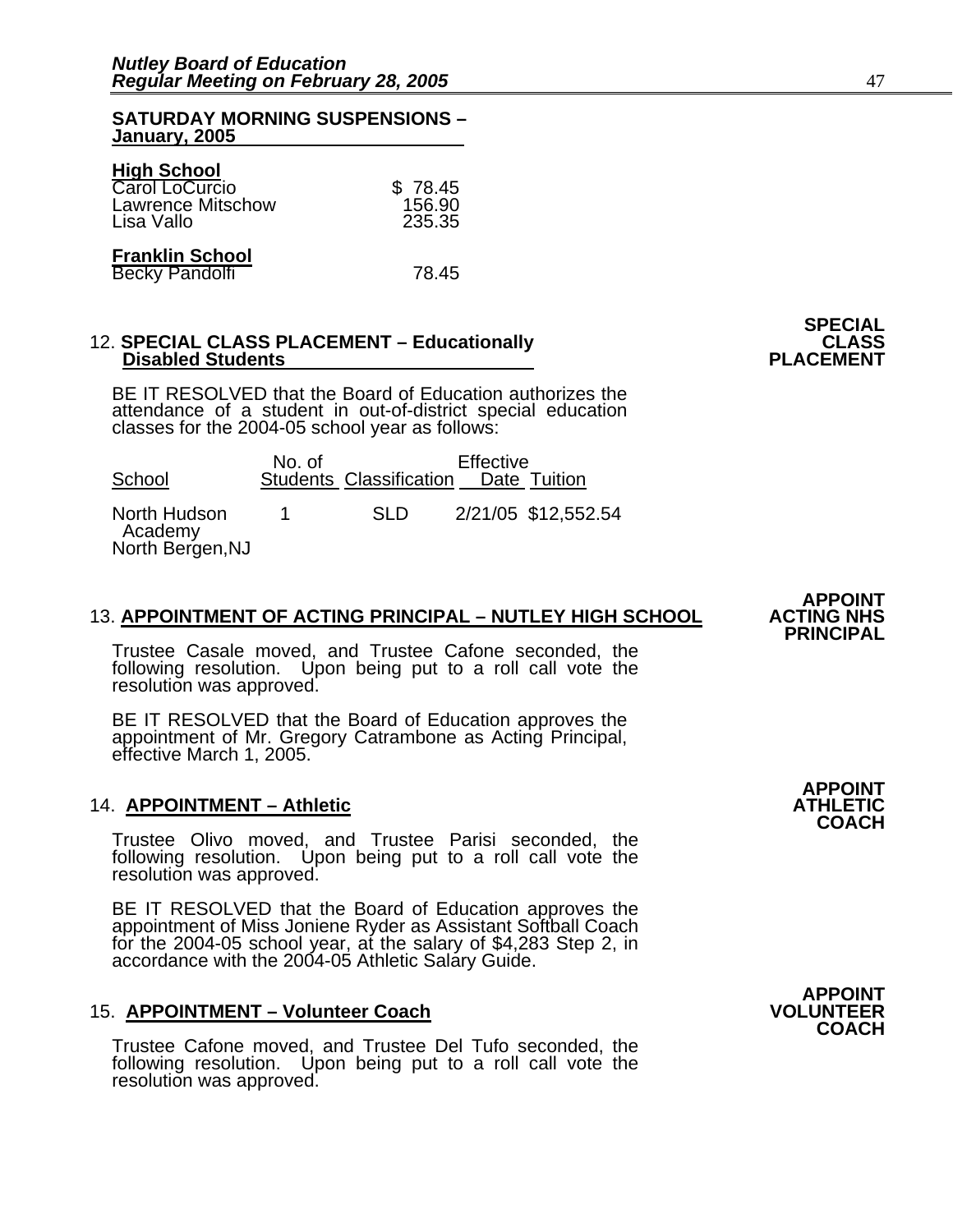BE IT RESOLVED that the Board of Education approves the appointment of Mr. Michael DeVita for the position of Volunteer Assistant Lacrosse Coach for the 2004-05 school year.

## **BOARD SECRETARY'S RESOLUTIONS** SECRETARY'S

Trustee Cafone moved, and Trustee Parisi seconded, a motion that the Board approve the Board Secretary's Resolutions numbers 1 through 17 as listed below.

The Board Secretary's Resolutions 1 through 17 were unanimously approved by roll call vote.

### 1. <u>SECRETARY & TREASURER'S REPORT</u>

BE IT RESOLVED that the Board of Education approves the<br>acknowledgement and acceptance of the reports of the Board<br>Secretary (Appendix A) and Treasurer of School Monies (Appendix B) for the period ending January 31, 2005.

#### 2. CERTIFICATION OF MAJOR ACCOUNT FUND STATUS

BE IT RESOLVED that the Nutley Board of Education certifies that as of January 31, 2005, after review of the Secretary's monthly financial report (Appropriations section) and upon consultation with the appropriate district officials, to the best of its knowledge no major account or fund has been overexpended in violation of NJAC 6:20-2.13(b) and that sufficient funds are available to meet the district's financial obligations for the remainder of the fiscal year. (Major accounts are General Fund and Debt Service.)

3. BILLS AND MANDATORY PAYMENTS<br>BE IT RESOLVED that the Board of Education approves the **PAYMENTS** payment of bills and mandatory payments dated February 28, 2005 in the total amount of \$6,547,166.86 (Appendix C).

#### 4. **REQUESTS FOR USE OF SCHOOL BUILDINGS AND USE OF BUILDINGS & D GROUNDS GROUNDS**

BE IT RESOLVED that the Board of Education approves the requests for the use of school buildings and grounds (Appendix D), that conform to the rules and regulations set by the Board of Education.

# **BOARD RESOLUTIONS**

**SECY. & TREAS. A** 

**CERTIFICATION<br>MAJOR ACCOUNT FUND STATUS** 

**BILLS &**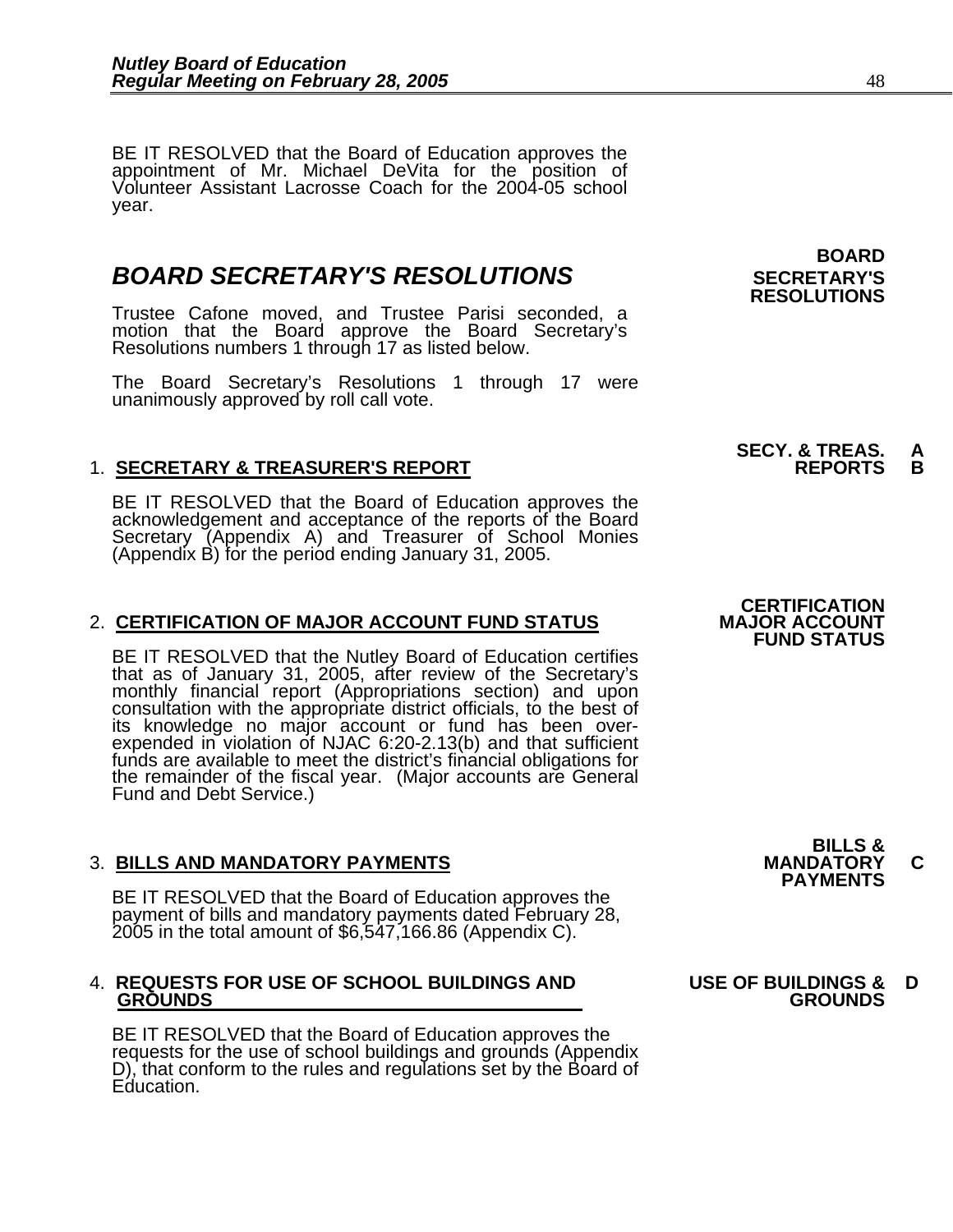# 5. **TRANSFER SCHEDULE TRANSFER E SCHEDULE**

BE IT RESOLVED that the Board of Education approves, in compliance with N.J.A.C. 9:20-2, the transfers in the 2004-05 budget dated January 31, 2005 in the amount of \$496,905 as appended (Appendix E).

# 6. **ADOPTION OF POLICIES (Second Reading) OF POLICIES G**

BE IT RESOLVED that the Board of Education adopts the following policies (second reading) on file in the Business Office:

- Policy # 0168 Recording Board Meetings (Appendix F)
- Policy # 0169 Board Member Use of Electronic Mail/ Internet (Appendix G)
- Policy # 3125 Employment of Teaching Staff Members (Appendix H)

#### 7. ESSEX COUNTY EDUCATIONAL SERVICES COMMISSION **SVCS COMM**<br>4 Chapter 192/193 and Approval of Contract for **SCIAL CHAP - Chapter 192/193 and Approval of Contract for CHAP 192/193 & Homebound Instruction - 2005-06 HOME INST**

WHEREAS, Chapter 192, P.L. 1977 requires the provision of certain auxiliary services to children in nonpublic schools, and Chapter 193 requires the provision of certain services to handicapped children in nonpublic schools,

THEREFORE, BE IT RESOLVED that a contract be entered into with the Essex County Educational Services Commission to provide these services during the 2005-06 school year to students who attend non- public schools in Nutley, and

BE IT FURTHER RESOLVED that the price to be paid to the Essex County Educational Services Commission for these services shall not exceed the amount paid to the Nutley Board of Education by the state to implement this program, and

BE IT FURTHER RESOLVED that the Nutley Board of Education approves a contract with the Essex County Educational Services Commission to provide homebound instruction for public school students in hospital/rehabilitation facilities outside of Nutley for the 2005-06 school year.

## 8. **AGREEMENT WITH ESSEX COUNTY EDUCATIONAL SVCS COMM SERVICES COMMISSION - Nonpublic School Technology FECH Initiative Program - 2005-06 School Year INITIATIVE PROG**

BE IT RESOLVED that the Nutley Board of Education approves an Agreement with the Essex County Educational Services Commission hereby the Commission will administer the Nonpublic School Technology Initiative Program for non schools located within the Township of Nutley for the 2005-06 school year, and **ESSEX**<br>SVCS COMM

**ESSEX**<br>SVCS COMM

**ADOPTION F READING**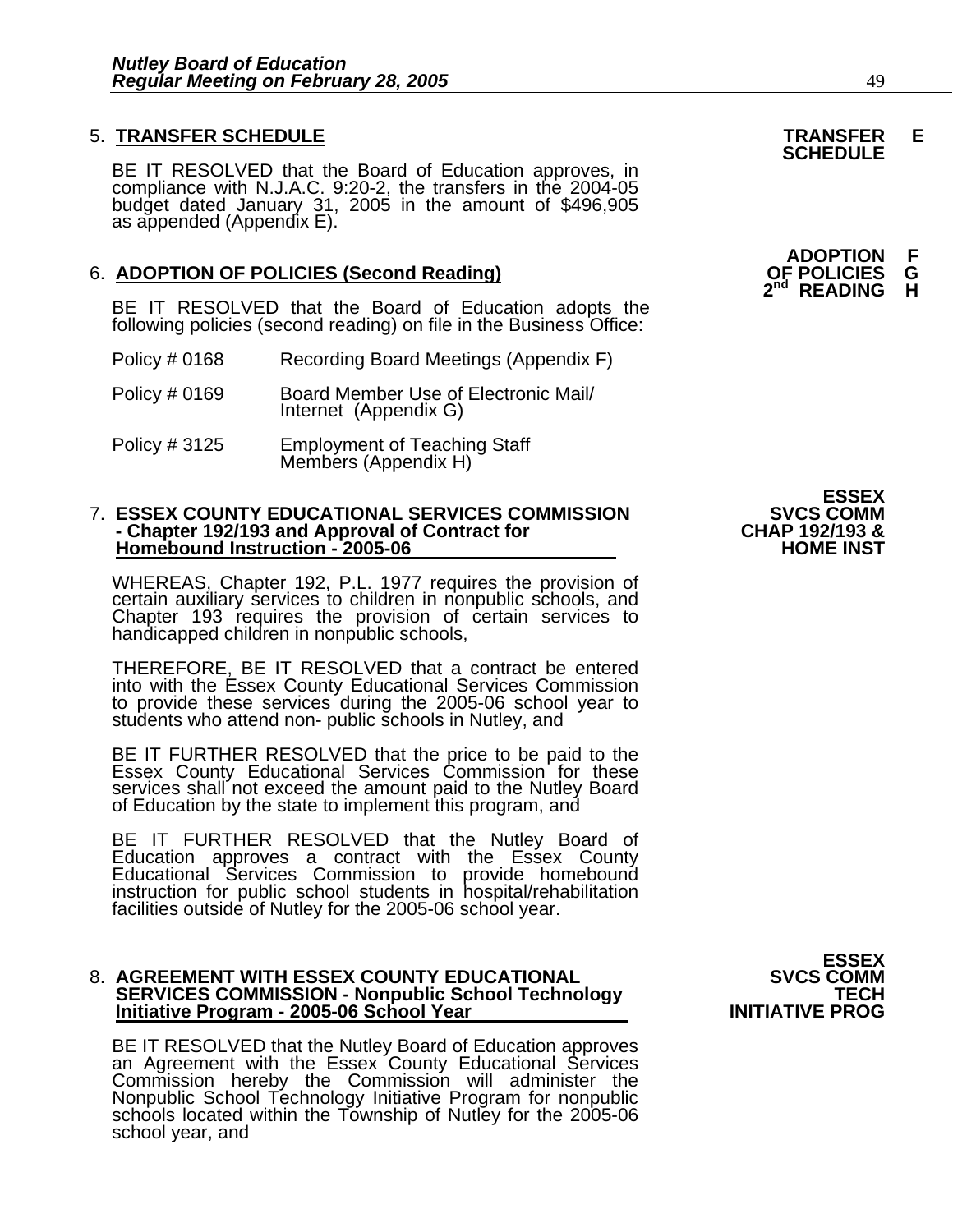BE IT FURTHER RESOLVED that the Nutley Board of Education pay 5% of the allocation for the Nonpublic School Technology Initiative Program to the Commission to cover the Commission's cost for administering said Program.

#### **9. TRANSPORTATION AGREEMENTS**

BE IT RESOLVED that the Nutley Board of Education approves<br>the Board Secretary to be authorized to enter into transportation agreements with contractors, other school districts or the Essex County Educational Services Commission for the transportation of Special Education students for the 2005-06 school year, and

BE IT FURTHER RESOLVED that any such agreements be presented for ratification at the next succeeding meeting of the Board of Education.

#### 10. **ACCEPTANCE OF GRANT - No Child Left Behind Act NCLB (NCLB) - FY 2005 FY 2005**

BE IT RESOLVED that the Board of Education accepts a FY 2005 Grant under the No Child Left Behind act (NCLB) in the following amounts:

| Title I Part A \$201,529 |        | (Public- \$193,572 Nonpublic - \$7,957) |
|--------------------------|--------|-----------------------------------------|
| Title II Part A          | 65.644 | (Public- \$62,309 Nonpublic - \$3,335)  |
| Title II Part D          | 5.149  | (Public- \$4,527 Nonpublic - \$622)     |
| Title III                | 16.065 | (Public-\$15,649 Nonpublic - \$416)     |
| <b>Title IV</b>          | 13,963 | (Public-\$12,279 Nonpublic - \$1,684)   |
| Title V                  | 51.294 | (Public-\$49,438 Nonpublic - \$1,856)   |

\$353,644

#### **HEARING OF CITIZENS CITIZENS**

Resident Donna Ferraro expressed her concerns regarding a letter received by the Nutley Parent Advocacy Network from the Board attorney referencing a student with an eating disorder.

Resident Gail Klein spoke about the importance of numeric grades on the report card as well as the transcript.

Resident Terry Quirk represented the Nutley Parent Advocacy<br>Network and spoke about concerns that parents addressed to<br>her regarding the following: warning notices, elementary<br>library curriculum, students purchasing their

Resident Debbie Russo asked if Lincoln School received their new copier so the PTO could make copies for their tricky tray.

**GRANT** 

# **HEARING OF**